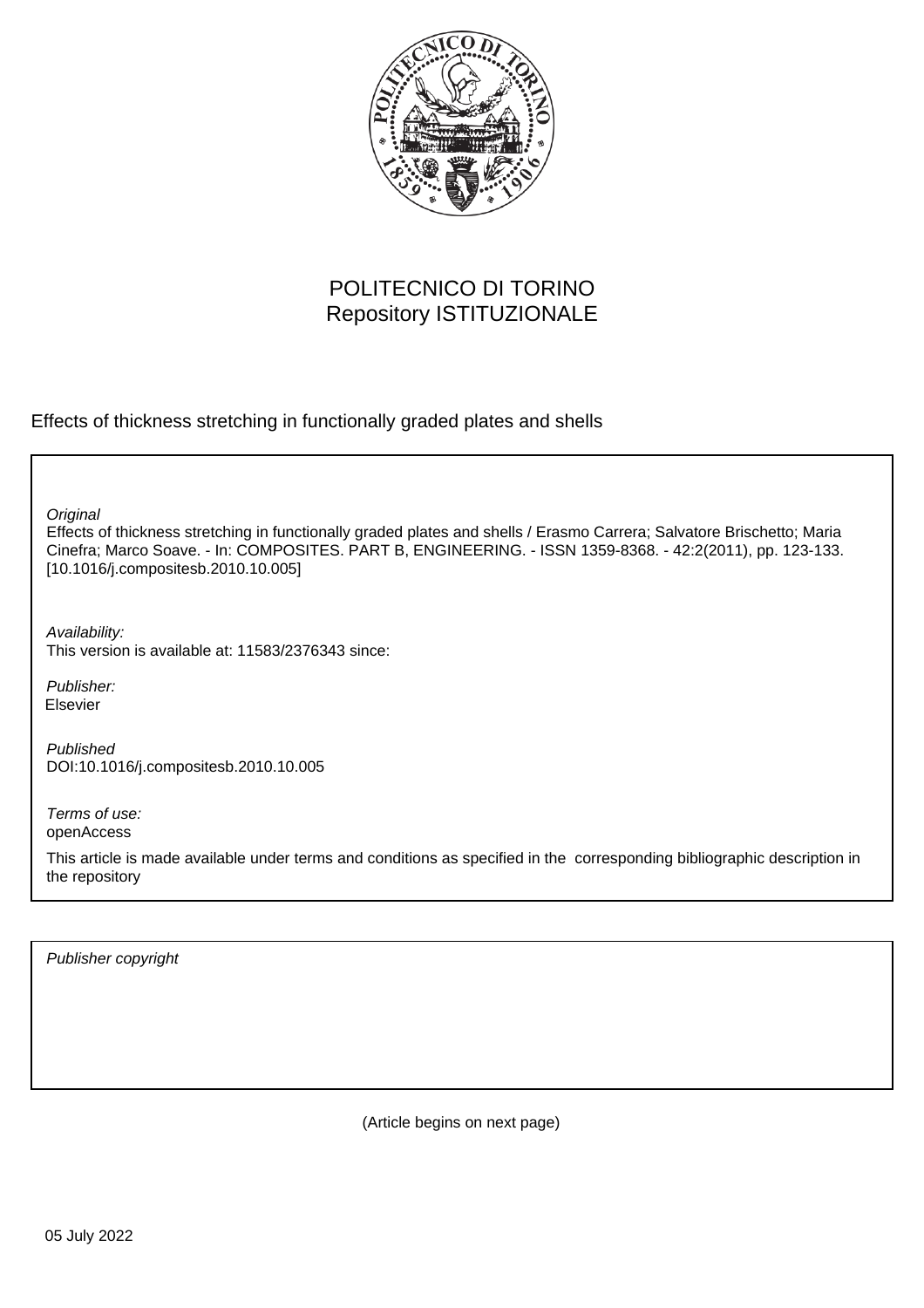# Effects of thickness stretching in functionally graded plates and shells

# E. Carrera<sup>\*</sup>, S. Brischetto, M. Cinefra, M. Soave

Department of Aeronautics and Space Engineering, Politecnico di Torino, Italy

#### **ABSTRACT**

The present work evaluates the effect of thickness stretching in plate/shell structures made by materials which are functionally graded (FGM) in the thickness directions. That is done by removing or retaining the transverse normal strain in the kinematics assumptions of various refined plate/shell theories. Variable plate/shell models are implemented according to Carrera's Unified Formulation. Plate/shell theories with constant transverse displacement are compared with the corresponding linear to fourth order of expansion in the thickness direction ones. Single-layered and multilayered FGM structures have been analyzed. A large numerical investigation, encompassing various plate/shell geometries as well as various grading rates for FGMs, has been conducted. It is mainly concluded that a refinements of classical theories that include additional in-plane variables could results meaningless unless transverse normal strain effects are taken into account.

#### 1. Introduction

Functionally graded materials (FGMs) are multiphase composites with the volume fraction of phases varying through a direction. One advantage of FGMs compared to laminated composites is that the material properties continuously vary in the thickness direction, as opposed to being discontinuous across adjoining layers as they are in laminated composites. Such a peculiarities of FGM is in contrast with well know Kirchhoff–Love type plate/shell theories in which thickness stretching  $\epsilon_{zz}$  is neglected and transverse displacement is considered independent by thickness coordinates. So called Koiter's Recommendation, see the discussion below, needs to be reconsidered. The numerical analysis of such a contrast is the topic of the present paper. However a general overview on FGM is for sake of completeness given along with the discussion plate/shell contribution which are relevant to this paper aims.

FGMs were first proposed in Japan, by materials scientists in the Sendai area, in 1984 [1], as thermal barrier materials. Since then, high-performance heat resistant barriers in FGMs have been developed. The FGM concept has also been considered to improve energy conversion efficiency. For other application fields, readers can refer to the excellent review by Koizumi [2].

Many topics are of interest for a better understanding of the use of FGMs: – improved production techniques; – extension of the applications to new fields; – introduction of effective micromechanical models; – development of accurate structural models: beam, plate and shell refined theories. The attention of the present paper is therefore focused on the latter aspect. An accurate kinematic description of FGM plates and shells, with variable properties in the thickness direction, appears to be a key point for the analysis of their mechanical response. Many papers on FGM modeling have recently appeared. An interesting review paper has been provided by Birman and Byrd [3].

A three-dimensional solution for FGM plates, subjected to a transverse mechanical load, has been proposed by Kashtalyan [4] and this solution has been extended to a sandwich panel with a functionally graded core by Kashtalyan and Menshykova [5]. Zenkour [6] accounted for the static response of a simply supported functionally graded rectangular plate subjected to a transversal mechanical load. A generalized shear deformation theory, which neglects the transversal normal strain, has been used. In [7], Batra and Jin considered FGM plates which are obtained by changing the fiber orientation along the thickness coordinate z. A free vibration problem has been investigated via the Finite Element (FE) method. A first order shear deformation theory has been applied and different boundary conditions have been investigated. Qian et al. [8] analyzed the static deformations and free and forced vibrations of a thick rectangular functionally graded elastic plate using a high-order shear and normal deformable plate theory and a meshless local Petrov–Galerkin method; the effective material moduli have been computed using the Mori–Tanaka homogenization technique [9]. Ramirez et al. [10] presented a static analysis of an anisotropic, elastic plate composed of functionally graded materials. The solution was obtained using a discrete layer theory in combination with the Ritz method. The FE solution has been compared with the exact solution by Pan [11] for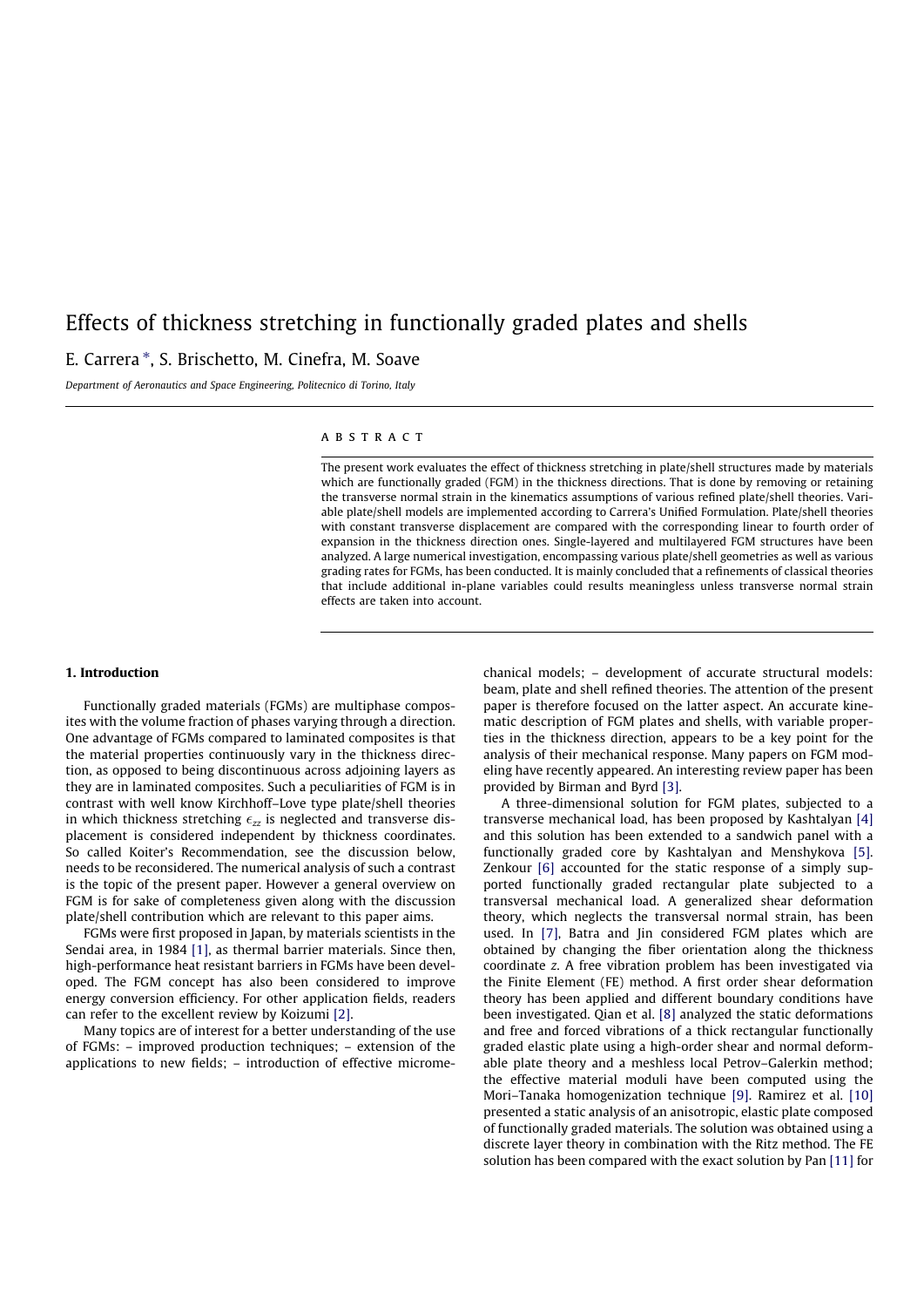a functionally graded rectangular composite laminate under simply supported edge conditions; Pan's solution extends Pagano's 3D solution [12,13] to functionally graded materials. A threedimensional exact solution has been presented for free and forced vibrations of simply supported FGM rectangular plates in [14]. Thick and thin plates have been analyzed for arbitrary variations of the material properties in the thickness direction. Exact natural frequencies, displacements and stresses are used to assess the accuracy of the Classical Lamination Theory (CLT), the first-order shear deformation theory (FSDT) and a third-order shear deformation theory. An analytical solution for thermo-mechanical deformations of a simply supported FGM plate subjected to timedependent thermal loads at the top and/or bottom surfaces is illustrated in [15]. In [16], a third-order shear deformation theory has been applied to the static analysis of an FGM plate. The plate material is made of two isotropic constituents with their volume fractions varying only in the thickness direction. The aspect ratio effects of the plate and the volume fractions of the constituents on the centroidal deflection have been scrutinized. An elastic, rectangular and simply supported, functionally graded material plate of medium thickness subjected to a transverse loading has been investigated in [17]. Three evaluations have been considered in z for the FGM properties: the volume fraction can be defined by a power-law, sigmoid or exponential function. The model is based on CLT and Fourier series expansion. A closed form solution has been given in Part I, while a comparison between FE and analytical solutions has been given in Part II. The free vibration problem of FGM plates has been presented in the case of magneto–electroelastic fields in [18]. Bayat et al. [19] analyzed functionally graded rotating disks with variable thickness: they presented an elastic solution, and the material properties and disk thickness profile are assumed as two power-law distributions. The effects of the material grading index and the geometry of the disk on the stresses and displacements have been investigated. Chiba [20] studied the stochastic heat conduction analysis of a functionally graded annular disk with spatially random heat transfer coefficients, where the mean and variance of the temperature are analytically obtained on the upper and lower surfaces. Recently, carbon nanotubes have been applied in ceramic FGMs [21]. Multiwalled carbon nanotubes are considered as unique agents to fabricate nanostructure-controlled functionally graded alumina ceramics, where the FGM concept offers the potential of successfully linking conventional ceramics to their nanocomposites which contain a high concentration of carbon nanotubes. Haddadpour et al. [22] made a supersonic flutter prediction of functionally graded cylindrical shells using the Love shell theory and von Karman–Donnell type non-linearity, coupled with a linearized first-order piston theory. They investigated the effects of internal pressure and temperature rise on the flutter boundaries of a simply supported FGM cylinder with different values of the power-law index. Na and Kim [23] have studied the optimization of volume fractions for functionally graded panels, considering stress and critical temperature and using an 18-node solid element.

An accurate kinematic description of the problem variables in the thickness direction appears to be a key point for the analysis of the mechanical behavior of FGM plates. Carrera's Unified Formulation (CUF), proposed in [24–26], has been extended to FGMs in [27–30]. The generalized expansion, upon which the CUF is based, relies on a set of functions herein indicated as thickness functions. In this manner, CUF reduces a three-dimensional problem to a bidimensional one. At the same time, the order of expansion along the thickness of the plate is taken as a free parameter of the problem and it can be changed in a 1–4 range. As a result, an exhaustive variable kinematic model is obtained. Refined displacement models (both layer wise and equivalent single layer descriptions) have been developed in [27] for FGM plate geometries. In [28] advanced mixed models have been extended to FGM plates by including transverse stresses as primary variables as the displacements. In [29] the models developed in [27,28] have been employed to analyze multilayered plates embedding FGM layers, in particular the effects of an FGM core have been investigated in classical sandwich structures. Finally, CUF (both refined and mixed models) has been extended to FGM shell geometries in [30]. In [27–30] refined and advanced models have been compared with available 3D solutions and with classical two-dimensional models (CLT and FSDT), but no comparisons with higher-order models discarding transverse normal strain have been performed.

The previous review shows that most FGM structures are analyzed by referring to three-dimensional solutions, or to classical and higher-order two-dimensional theories which neglect thickness stretching. In these latter theories, the transverse displacement is considered constant in the thickness direction, as in Kirchhoff–Love type thin plate/shell theories. This appears quite inappropriate since FGM structures are characterized by a strong variation of properties in the thickness direction. To further substantiate this fact, Koiter's recommendation [31] is here proposed:

a refinement of Love's first approximation theories is indeed meaningless, in general, unless the effects of transverse shear and normal stresses are taken into account at the same time.

Such a recommendation, which was originally given for plates and shells made of traditional metallic isotropic materials, should play a more relevant role in the case of FGM structures which are graded in the transverse thickness direction.

No works are available that make the role played by the transverse normal strain 'thickness stretching' in FGM plates/shells evident. The present paper aims to fill this gap. To do this, the CUF, developed in previous papers, is applied to various plate/ shell problems, and equivalent single layer (ESL) theories (linear up-to fourth order of expansion in the thickness directions  $z$ ) are compared by including and discarding the transverse normal strain  $\epsilon_{zz}$  effect, as was done in [32,33] for traditional layered structures.

The paper has been organized as follows: the geometry of the plates and shells is given in Section 2; Hooke's law for FGMs is discussed in Section 3; theories discarding and including thickness stretching are described in Section 4; the numerical discussion is given in Section 5 and the conclusions are summarized in Section 6. The whole numerical analysis has been conducted by using MUL2 software which is available at the Aeronautics and Space Engineering Department of Politecnico di Torino.

#### 2. Geometry

Plates and shells are bi-dimensional structures in which one dimension, the thickness, is negligible with respect to the other two in-plane dimensions. A shell geometry is shown in Fig. 1;  $\Omega$ is the reference shell surface with the two in-plane orthogonal curvilinear coordinates  $\alpha$  and  $\beta$ , z is the thickness coordinate.  $R_{\alpha}$ ,  $R_{\beta}$  are the curvature radii. By introducing a subscript  $k$ , the shell geometry related to a given  $k^{th}$  layer is considered.

The plate coincides with the flat shell case; the Cartesian coordinate system is employed in this case:

$$
\alpha = x, \quad \beta = y, \quad z = z, \quad R_{\alpha} = R_{\beta} = \infty. \tag{1}
$$

A plate geometry is shown in Fig. 2. In the case of shells,  $u_{\alpha}$ ,  $u_{\beta}$  and  $u<sub>z</sub>$  are the displacement components in the  $\alpha$ ,  $\beta$  and z directions, respectively. For plates, the three displacement components in the x, y and z directions are  $u_x$ ,  $u_y$  and  $u_z$ , respectively.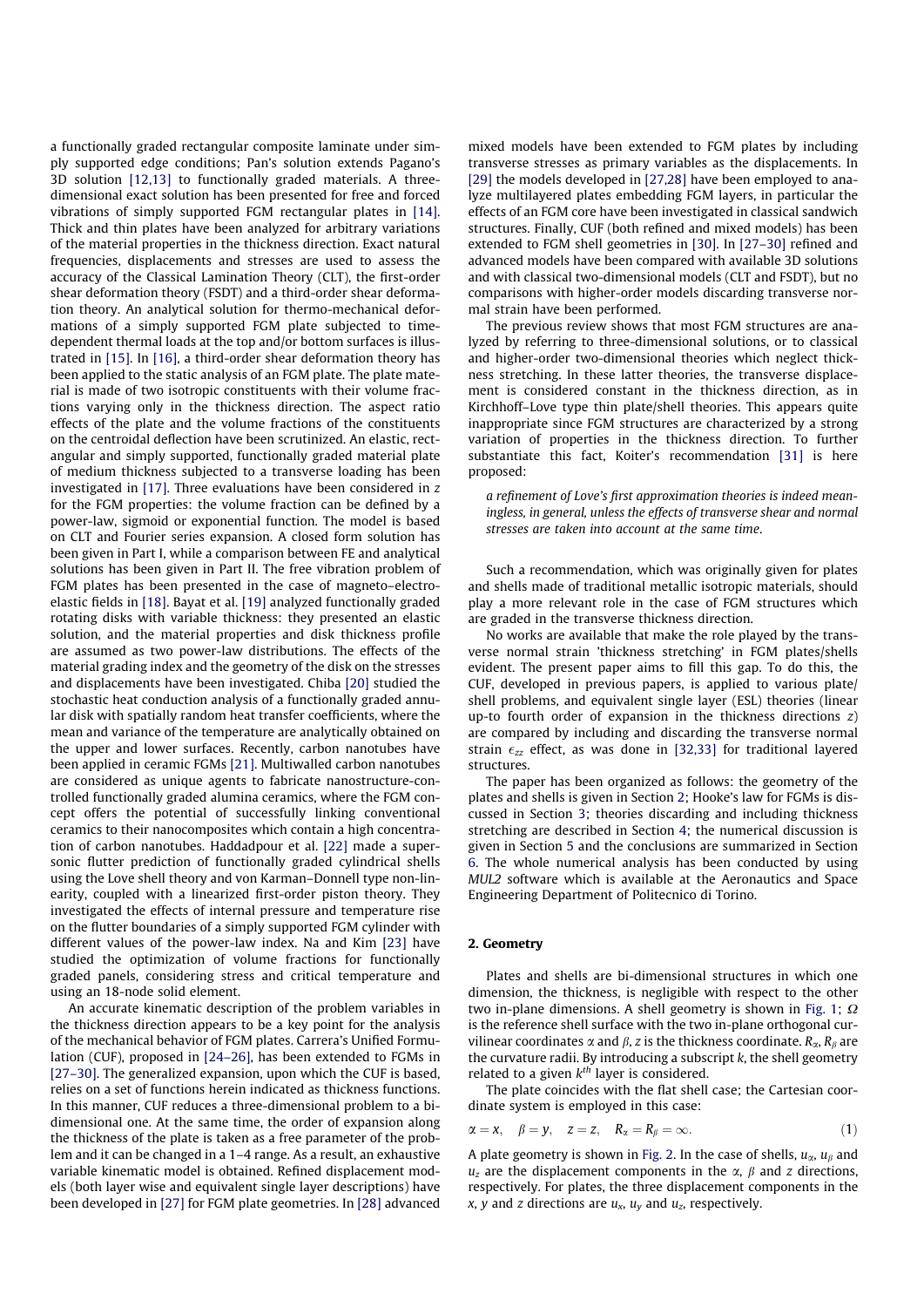

Fig. 1. Geometry and reference system for a multilayered shell.



Fig. 2. Geometry and reference system for a multilayered plate.

#### 3. Hooke's law for FGMs

Hooke's classical law for a layer  $k$  embedded in a multilayered structure is:

$$
\boldsymbol{\sigma}_p^k = \mathbf{C}_{pp}^k \boldsymbol{\epsilon}_p^k + \mathbf{C}_{pn}^k \boldsymbol{\epsilon}_n^k, \tag{2}
$$

$$
\boldsymbol{\sigma}_n^k = \mathbf{C}_{np}^k \boldsymbol{\epsilon}_p^k + \mathbf{C}_{nn}^k \boldsymbol{\epsilon}_n^k, \tag{3}
$$

where  $\bm{\mathsf{C}}_{pp}^k$ ,  $\bm{\mathsf{C}}_{pn}^k$ ,  $\bm{\mathsf{C}}_{np}^k$ , are [3  $\times$  3] sub-arrays containing the elastic coefficients for an orthotropic layer in the structure reference system [32–34]. The in-plane and out-plane stresses and strains, are  $\bm{\sigma}^k_p = (\sigma_{\alpha\alpha}, \sigma_{\beta\beta}, \sigma_{\alpha\beta})^k, \bm{\sigma}^k_n = (\sigma_{\alpha z}, \sigma_{\beta z}, \sigma_{zz})^k$  and  $\bm{\epsilon}^k_p = (\epsilon_{\alpha\alpha}, \epsilon_{\beta\beta}, \gamma_{\alpha\beta})^k,$  $\boldsymbol{\epsilon}_n^k = (\gamma_{\alpha z}, \gamma_{\beta z}, \epsilon_{z z})^k$ , respectively.

In the case of FGM layers, the coefficients in Eqs. (2) and (3) vary in the thickness direction z, according to a given law:

$$
\mathbf{C}(z) = \mathbf{C}_0 * g(z),\tag{4}
$$

where  $C_0$  is the reference stiffness matrix and  $g(z)$  gives the variation along  $z$ . For convenience, the expansion in  $z$  is written as follows:

$$
\mathbf{C}(z) = F_b(z)\mathbf{C}_b + F_t(z)\mathbf{C}_t + F_{\gamma}(z)\mathbf{C}_{\gamma} = F_r(z)\mathbf{C}_r \text{ with } r
$$
  
= 1, ..., 10, (5)

where  $C_r$  are constant in z and the thickness functions  $F_r$  are a combination of Legendre polynomials [25,26].  $F_b$  and  $F_t$  are the bottom and top values, respectively.  $F_v$  are the higher-order terms.  $F_r$  coincide with those used in the Carrera's Unified Formulation for the Layer-Wise expansion cases [32–34].

#### 4. Considered theories

Classical theories and higher-order theories including and discarding the transverse streching  $\epsilon_{zz}$  are here presented for the most general case of shells including FGM layers. They simply degenerate into those for plates, as discussed in Section 2.

## 4.1. Theories discarding the transverse normal strain  $\epsilon_{zz}$

The thin plate/shell theory (or Classical Lamination Theory, CLT, for plates), based on assumptions made by Cauchy [35], Poisson [36] and Kirchhoff [37], discards transverse shear and throughthe-thickness deformations. The displacement field related to this model is given in the form:

$$
u_{\alpha} = u_{0\alpha} - z \frac{\partial u_{0z}}{\partial \alpha},
$$
  
\n
$$
u_{\beta} = u_{0\beta} - z \frac{\partial u_{0z}}{\partial \beta},
$$
  
\n
$$
u_{z} = u_{0z},
$$
\n(6)

where  $u_{0\alpha}$ ,  $u_{0\beta}$  and  $u_{0z}$  are the displacements of the mid-reference surface in the  $\alpha$ ,  $\beta$  and  $z$  directions, respectively, and  $\frac{\partial}{\partial \alpha}$  and  $\frac{\partial}{\partial \beta}$  are the partial derivatives with respect to the  $\alpha$  and  $\beta$  directions, respectively. This displacement field states that the section remains plane and orthogonal to the shell reference surface  $\Omega$ .

Transverse shear deformations are introduced according to the Reissner–Mindlin kinematic assumptions [38,39]:

$$
u_{\alpha} = u_{0\alpha} + z u_{1\alpha},
$$
  
\n
$$
u_{\beta} = u_{0\beta} + z u_{1\beta},
$$
  
\n
$$
u_{z} = u_{0z}.
$$
\n(7)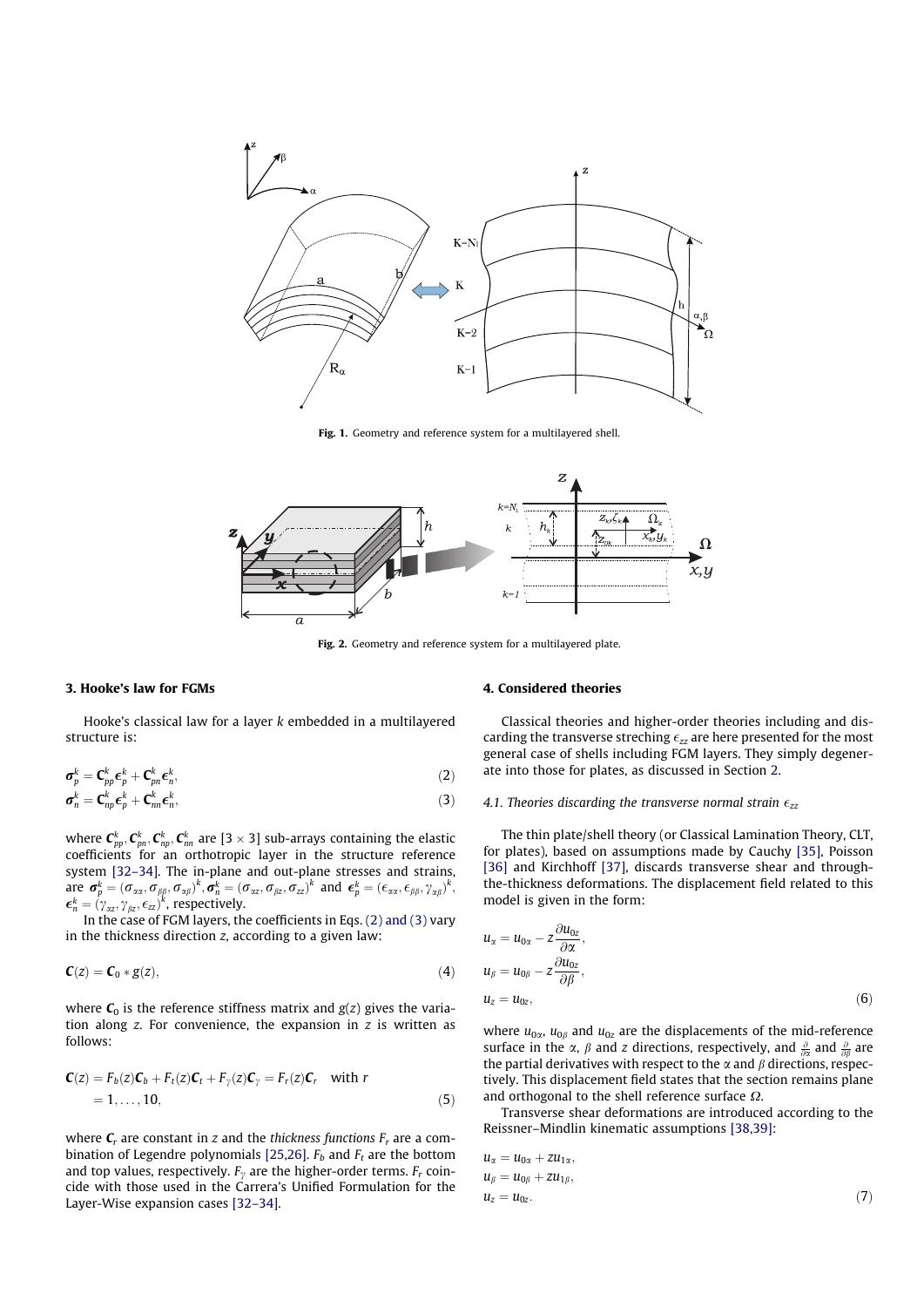This theory is also called the first-order shear deformation theory, FSDT. Transverse shear stresses show an a priori constant piecewise distribution.  $u_{1\alpha}$  and  $u_{1\beta}$  are two additional degrees of freedom with respect to the model in Eq. (6). In both the CLT and FSDT cases, the Poisson locking phenomena is contrasted by means of the planestress conditions, as indicated in [40,41].

Higher-order theories (HOTs) which discard transverse normal strain, consider the same order of expansion in the thickness direction for the displacement components  $u_{\alpha}$  and  $u_{\beta}$ :

$$
u_{\alpha} = u_{0\alpha} + zu_{1\alpha} + z^2 u_{2\alpha} + \dots + z^N u_{N\alpha},
$$
  
\n
$$
u_{\beta} = u_{0\beta} + zu_{1\beta} + z^2 u_{2\beta} + \dots + z^N u_{N\beta},
$$
  
\n
$$
u_{z} = u_{0z},
$$
\n(8)

where N is the order of expansion, which is taken as a free parameter. In the numerical investigation, N is considered to be as low as 1 and as high as 4. HOTs are indicated with the acronyms  $N = 1$  to  $N = 4$ , and it is specified that the transverse normal strain  $\epsilon_{zz}$  is discarded. Poisson locking phenomena must be corrected as in the CLT and FSDT cases [40,41].

## 4.2. Theories including the transverse normal strain  $\epsilon_{zz}$

Table 1

In HOTs which include transverse normal strains, the higher-order terms are introduced in the kinematic assumptions for the

FGM isotropic plate with polynomial material law [6]. Effect of transverse normal strain  $\epsilon_{zz}$  for a bending problem.

three displacement components. The third line of Eq. (8) is modified in order to consider the transverse normal strain:

$$
u_z = u_{0z} + z^i u_{iz}, \text{ with } i = 1, ..., N. \tag{9}
$$

In the considered implementation, the order of expansion N goes from 1 to 4, and the relative theories are indicated as  $N = 1$  to  $N = 4$ .

#### 5. Numerical results and discussion

Various FGM plates and shells with different geometry and material properties are here investigated in order to analyze the effects of discarding and including the transverse normal strain  $\epsilon_{zz}$ :

- one-layered FGM plates and shells with elastic properties varying along the thickness direction z by a polynomial law, as proposed by Zenkour [6];
- one-layered FGM plates with elastic properties varying in z by an exponential-law, as given by Kashtalyan [4];
- sandwich plates and shells with an FGM core and two isotropic faces, where the FGM properties are those given by Zenkour [6].

In each case, transverse normal strain effects have been explicitly evaluated. Errors with respect to the three-dimensional solutions are given. For those problems in which the 3D solution is not available, the related quasi-3D results have been provided by

#### $a/h$   $\epsilon$ zz  $\bar{\sigma}_{xx}(h/3)$  u  $\bar{u}_z(0)$ 4 10 100 4 10 100  $\kappa$  = 1 Ref. [27]  $\neq$  60 0.6221 1.5064 14.969 0.7171 0.5875 0.5625 CLT 0 0.8060 2.0150 20.150 0.5623 0.5623 0.5623  $FSDT(\chi = 5/6)$  0 0.8060 2.0150 20.150 0.7291 0.5889 0.5625 GSDT [6] 0 – 1.4894 – – 0.5889 –  $N = 1$   $\neq 0$   $0.8452$   $2.0311$   $20.151$   $0.6985$   $0.5844$   $0.5625$ Err% (35.86) (34.83) (34.62) (2.59) (0.53) (0) N = 1 0 0.8059 2.0150 20.150 0.7013 0.5845 0.5625 Err% (29.54) (33.76) (34.61) (2.20) (0.51) (0)  $N = 4$   $\neq 0$   $0.6221$   $1.5064$   $14.969$   $0.7171$   $0.5875$   $0.5625$ Err% (0) (0) (0) (0) (0) (0) (0) (0) N = 4 0 0.7856 2.0068 20.149 0.7289 0.5890 0.5625 Err% (26.28) (33.22) (34.60) (1.64) (0.25) (0)  $\kappa$  = 4 Ref. [27]  $\neq$  0 0.4877 1.1971 11.923 1.1585 0.8821 0.8286 CLT 0 0.6420 1.6049 16.049 0.8281 0.8281 0.8281  $FSDT(\chi = 5/6)$  0 0.6420 1.6049 16.049 1.1125 0.8736 0.8286 GSDT [6] 0 – 1.1783 – – 0.8651 –  $N=1$   $\neq 0$   $0.6816$   $1.6213$   $16.051$   $1.0593$   $0.8659$   $0.8285$ Err% (39.76) (35.43) (34.62) (8.56) (1.84) (0.01) N = 1 0 0.6420 1.6049 16.049 1.0651 0.8660 0.8285 Err% (31.64) (34.06) (34.60) (8.06) (1.82) (0.01)  $N=2$   $\neq$   $0$  0.4950 1.1998 11.923 1.1032 0.8729 0.8286 N = 2 0 0.6336 1.6014 16.049 1.0947 0.8710 0.8286  $N=3$   $\neq 0$  0.4694 1.1895 11.922 1.1562 0.8816 0.8286 N = 3 0 0.5946 1.5856 16.047 1.1645 0.8823 0.8286  $N = 4$   $\neq 0$  0.4877 1.1971 11.923 1.1585 0.8821 0.8286 Err% (0) (0) (0) (0) (0) (0) N = 4 0 0.5986 1.5874 16.047 1.1673 0.8828 0.8286 Err% (22.74) (32.60) (34.59) (0.76) (0.08) (0)  $\kappa$ =10 Ref. [27]  $\neq$ 0 0.3695 0.8965 8.9077 1.3745 1.0072 0.9361 CLT 0 0.4796 1.1990 11.990 0.9354 0.9354 0.9354  $FSDT(\chi = 5/6)$  0 0.4796 1.1990 11.990 1.3178 0.9966 0.9360 GSDT [6] 0 – 0.8775 – – 1.0089 –  $N = 1$   $\neq 0$   $0.5117$   $1.2124$   $11.992$   $1.2475$   $0.9862$   $0.9359$ Err% (38.48) (26.05) (34.62) (9.24) (2.08) (0.0002) N = 1 0 0.4796 1.1990 11.990 1.2541 0.9864 0.9359 Err% (29.79) (33.74) (34.60) (8.76) (2.06) (0.0002)  $N = 4$   $\neq 0$  0.1478 0.8965 8.9077 1.3745 1.0072 0.9361 Err% (0) (0) (0) (0) (0) (0) (0) (0) (0) N = 4 0 0.4345 1.1807 11.989 1.3925 1.0090 0.9361 Err% (17.59) (31.70) (34.59) (1.31) (0.001) (0)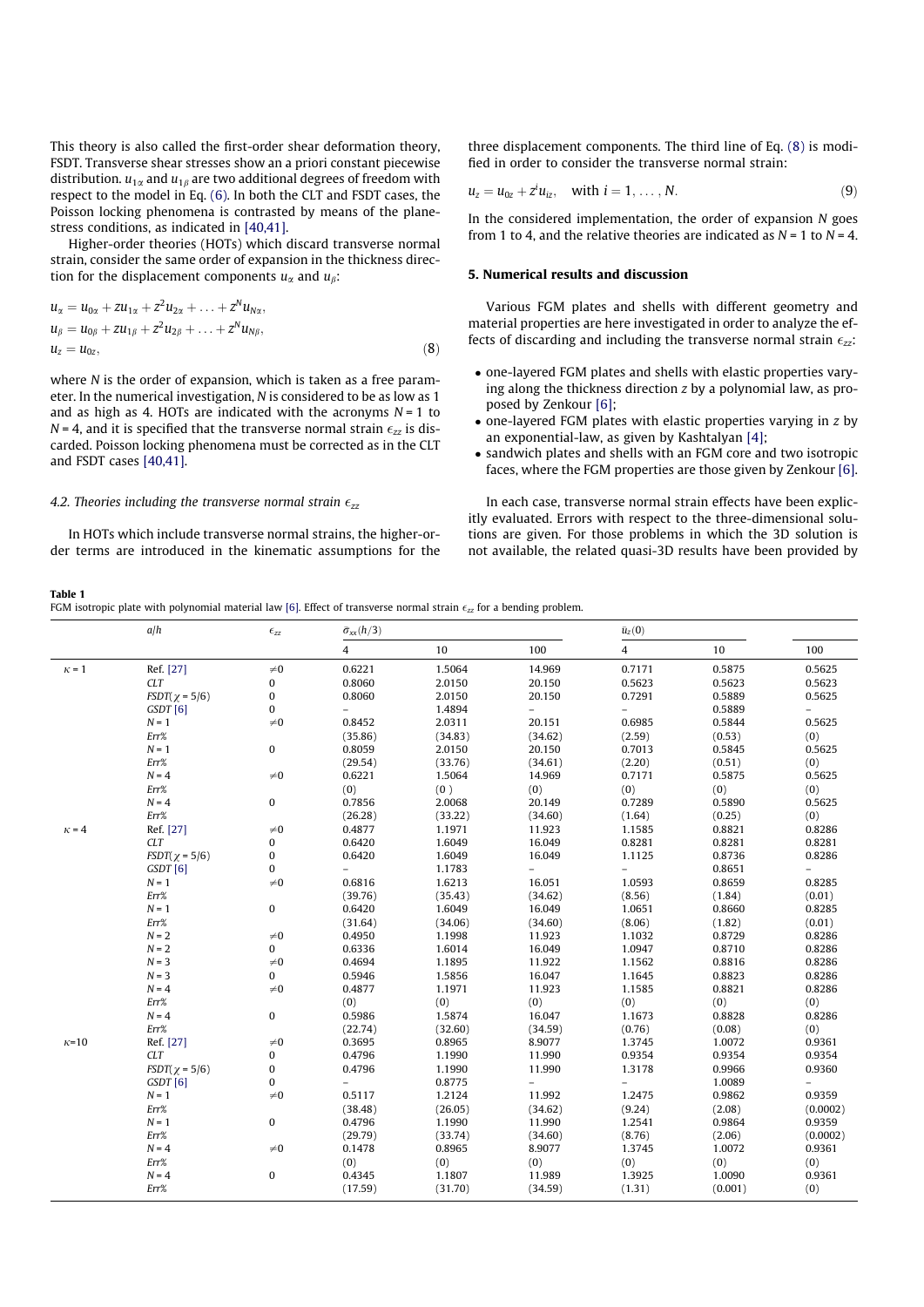#### Table 2

FGM isotropic plate with exponential material law [4]. Effect of transverse normal strain  $\epsilon_{zz}$  for a bending problem. Exponential  $\gamma$  equal to 0.1.

| a/h                | $\epsilon_{zz}$ | $\bar{u}_x(-\frac{h}{4})$<br>$\bar{u}_x \times 10^{-2} (-\frac{h}{4})$ |        | $\bar{u}_x \times 10^{-4} (-\frac{h}{4})$ | $\bar{u}_z(0)$ | $\bar{u}_z \times 10^{-3}(0)$ | $\bar{u}_z \times 10_{-6}(0)$ |  |
|--------------------|-----------------|------------------------------------------------------------------------|--------|-------------------------------------------|----------------|-------------------------------|-------------------------------|--|
|                    |                 | 3                                                                      | 20     | 100                                       | 3              | 20                            | 100                           |  |
| 3D[4]              | 0               | n.d.                                                                   | n.d.   | n.d.                                      | 1.4146         | n.d                           | n.d.                          |  |
| Ref. [27]          | $\neq 0$        | 0.2453                                                                 | 0.7356 | 0.9198                                    | 1.4145         | 1.8363                        | 1.1340                        |  |
| <b>CLT</b>         | 0               | 0.2483                                                                 | 0.7358 | 0.9197                                    | 0.9180         | 1.8133                        | 1.1333                        |  |
| $FSDT(\chi = 5/6)$ | 0               | 0.2483                                                                 | 0.7358 | 0.9197                                    | 1.4929         | 1.8388                        | 1.1339                        |  |
| $N = 1$            | $\neq 0$        | 0.2749                                                                 | 0.7377 | 0.9198                                    | 1.3955         | 1.8346                        | 1.1338                        |  |
| Err%               |                 | (12.07)                                                                | (0.28) | (0)                                       | (1.34)         | (0.10)                        | (0.15)                        |  |
| $N = 1$            | 0               | 0.2483                                                                 | 0.7358 | 0.9197                                    | 1.3971         | 1.8345                        | 1.1338                        |  |
| Err%               |                 | (1.22)                                                                 | (0.03) | (0)                                       | (1.23)         | (0.10)                        | (0)                           |  |
| $N = 2$            | $\neq 0$        | 0.2684                                                                 | 0.7370 | 0.9198                                    | 1.3480         | 1.8330                        | 1.1338                        |  |
| $N = 2$            | 0               | 0.2486                                                                 | 0.7358 | 0.9197                                    | 1.3972         | 1.8346                        | 1.1338                        |  |
| $N = 3$            | $\neq 0$        | 0.2458                                                                 | 0.7356 | 0.9197                                    | 1.4167         | 1.8361                        | 1.1339                        |  |
| $N = 3$            | 0               | 0.2274                                                                 | 0.7343 | 0.9197                                    | 1.4889         | 1.8388                        | 1.1339                        |  |
| $N = 4$            | $\neq 0$        | 0.2453                                                                 | 0.7356 | 0.9198                                    | 1.4145         | 1.8363                        | 1.1340                        |  |
| Err%               |                 | (0)                                                                    | (0)    | (0)                                       | (0)            | (0)                           | (0)                           |  |
| $N = 4$            | 0               | 0.2273                                                                 | 0.7343 | 0.9197                                    | 1.4889         | 1.8388                        | 1.1339                        |  |
| Err%               |                 | (7.34)                                                                 | (0.18) | (0.01)                                    | (5.26)         | (0.14)                        | (0.07)                        |  |

| Table 3                                                                                                                                          |
|--------------------------------------------------------------------------------------------------------------------------------------------------|
| Sandwich plate embedding an FGM core with polynomial material law [6]. Effect of transverse normal strain $\epsilon_{zz}$ for a bending problem. |

|               | a/h                  | $\epsilon_{zz}$ | $\bar{\sigma}_{xz}$ (h/6) |         |         | $\bar{u}_z(0)$ |        |        |
|---------------|----------------------|-----------------|---------------------------|---------|---------|----------------|--------|--------|
|               |                      |                 | $\overline{4}$            | 10      | 100     | $\overline{4}$ | 10     | 100    |
| $\kappa$ = 1  | Ref. [29]            | $\neq 0$        | 0.2613                    | 0.2605  | 0.2603  | 0.7628         | 0.6324 | 0.6072 |
|               | <b>CLT</b>           | 0               | 0.0000                    | 0.0000  | 0.0000  | 0.6070         | 0.6070 | 0.6070 |
|               | $FSDT(\gamma = 5/6)$ | 0               | 0.2458                    | 0.2458  | 0.2458  | 0.7738         | 0.6337 | 0.6073 |
|               | $N = 1$              | $\neq 0$        | 0.2059                    | 0.2050  | 0.2048  | 0.7429         | 0.6292 | 0.6072 |
|               | Err%                 |                 | (21.20)                   | (21.30) | (21.32) | (2.61)         | (0.51) | (0)    |
|               | $N = 1$              | $\bf{0}$        | 0.2048                    | 0.2048  | 0.2048  | 0.7429         | 0.6292 | 0.6072 |
|               | Err%                 |                 | (21.62)                   | (21.38) | (21.32) | (2.61)         | (0.51) | (0)    |
|               | $N = 4$              | $\neq 0$        | 0.2604                    | 0.2594  | 0.2593  | 0.7628         | 0.6324 | 0.6072 |
|               | Err%                 |                 | (0.34)                    | (0.42)  | (0.38)  | (0)            | (0)    | (0)    |
|               | $N = 4$              | 0               | 0.2596                    | 0.2593  | 0.2593  | 0.7735         | 0.6337 | 0.6072 |
|               | Err%                 |                 | (0.65)                    | (0.46)  | (0.38)  | (1.40)         | (0.20) | (0)    |
| $\kappa = 4$  | Ref. [29]            | $\neq 0$        | 0.2429                    | 0.2431  | 0.2432  | 1.0934         | 0.8321 | 0.7797 |
|               | <b>CLT</b>           | 0               | 0.0000                    | 0.0000  | 0.0000  | 0.7792         | 0.7792 | 0.7792 |
|               | $FSDT(\chi = 5/6)$   | 0               | 0.1877                    | 0.1877  | 0.1877  | 1.0285         | 0.8191 | 0.7796 |
|               | $N = 1$              | $\neq 0$        | 0.1561                    | 0.1564  | 0.1564  | 0.9814         | 0.8123 | 0.7795 |
|               | Err%                 |                 | (35.73)                   | (35.66) | (35.69) | (10.24)        | (2.38) | (0.02) |
|               | $N = 1$              | 0               | 0.1564                    | 0.1564  | 0.1564  | 0.9869         | 0.8124 | 0.7795 |
|               | Err%                 |                 | (35.61)                   | (35.66) | (35.69) | (9.74)         | (2.37) | (0.02) |
|               | $N = 2$              | $\neq 0$        | 0.1719                    | 0.1721  | 0.1722  | 1.0383         | 0.8227 | 0.7796 |
|               | $N = 2$              | 0               | 0.1598                    | 0.1599  | 0.1599  | 1.0271         | 0.8192 | 0.7796 |
|               | $N = 3$              | $\neq 0$        | 0.2575                    | 0.2589  | 0.2592  | 1.0872         | 0.8308 | 0.7797 |
|               | $N = 3$              | $\mathbf{0}$    | 0.2570                    | 0.2588  | 0.2592  | 1.0916         | 0.8296 | 0.7797 |
|               | $N = 4$              | $\neq 0$        | 0.2400                    | 0.2398  | 0.2398  | 1.0930         | 0.8307 | 0.7797 |
|               | Err%                 |                 | (1.20)                    | (1.35)  | (1.40)  | (0.04)         | (0.17) | (0)    |
|               | $N = 4$              | 0               | 0.2400                    | 0.2398  | 0.2398  | 1.0977         | 0.8308 | 0.7797 |
|               | Err%                 |                 | (1.20)                    | (1.35)  | (1.40)  | (0.39)         | (0.16) | (0)    |
| $\kappa$ = 10 | Ref. [29]            | $\neq 0$        | 0.2150                    | 0.2174  | 0.2179  | 1.2232         | 0.8753 | 0.8077 |
|               | CLT                  | 0               | 0.0000                    | 0.0000  | 0.0000  | 0.8070         | 0.8070 | 0.8070 |
|               | $FSDT(\chi = 5/6)$   | 0               | 0.1234                    | 0.1234  | 0.1234  | 1.1109         | 0.8556 | 0.8075 |
|               | $N = 1$              | $\neq 0$        | 0.1028                    | 0.1028  | 0.1029  | 1.0537         | 0.8473 | 0.8074 |
|               | Err%                 |                 | (52.18)                   | (52.71) | (52.77) | (13.85)        | (3.19) | (0.04) |
|               | $N = 1$              | $\bf{0}$        | 0.1028                    | 0.1028  | 0.1077  | 1.0602         | 0.8475 | 0.8074 |
|               | Err%                 |                 | (52.18)                   | (52.71) | (52.80) | (13.32)        | (3.18) | (0.04) |
|               | $N = 4$              | $\neq 0$        | 0.1932                    | 0.1944  | 0.1946  | 1.2172         | 0.8740 | 0.8077 |
|               | Err%                 |                 | (10.14)                   | (10.58) | (10.69) | (0.49)         | (0.15) | (0)    |
|               | $N = 4$              | $\mathbf{0}$    | 0.1935                    | 0.1944  | 0.1946  | 1.2240         | 0.8743 | 0.8077 |
|               | $Err\%$              |                 | (10.00)                   | (10.58) | (10.69) | (0.06)         | (0.11) | (0)    |

a discrete model with mathematical layers already developed in [27–30] to validate the refined and mixed models for FGM plates and shells. These discrete-layer approaches are however very expensive from a computational point of view. CLT and FSDT results given in Tables 1–5 are obtained from CUF models as particular cases by a typical penalty technique (the same MUL2 in-house academic software introduced in Section 1 has been used).

Attention has been restricted to simply supported FGM multilayered plate/shell geometries loaded by a bi-sinusoidal pressure, where *m* and *n* indicate the number of waves along the  $\alpha$  and  $\beta$ directions, respectively. Closed form solution of the proposed governing differential equations have been derived according to the solution strategies (based on Navier type-solutions) described in the previous authors' papers [26,27].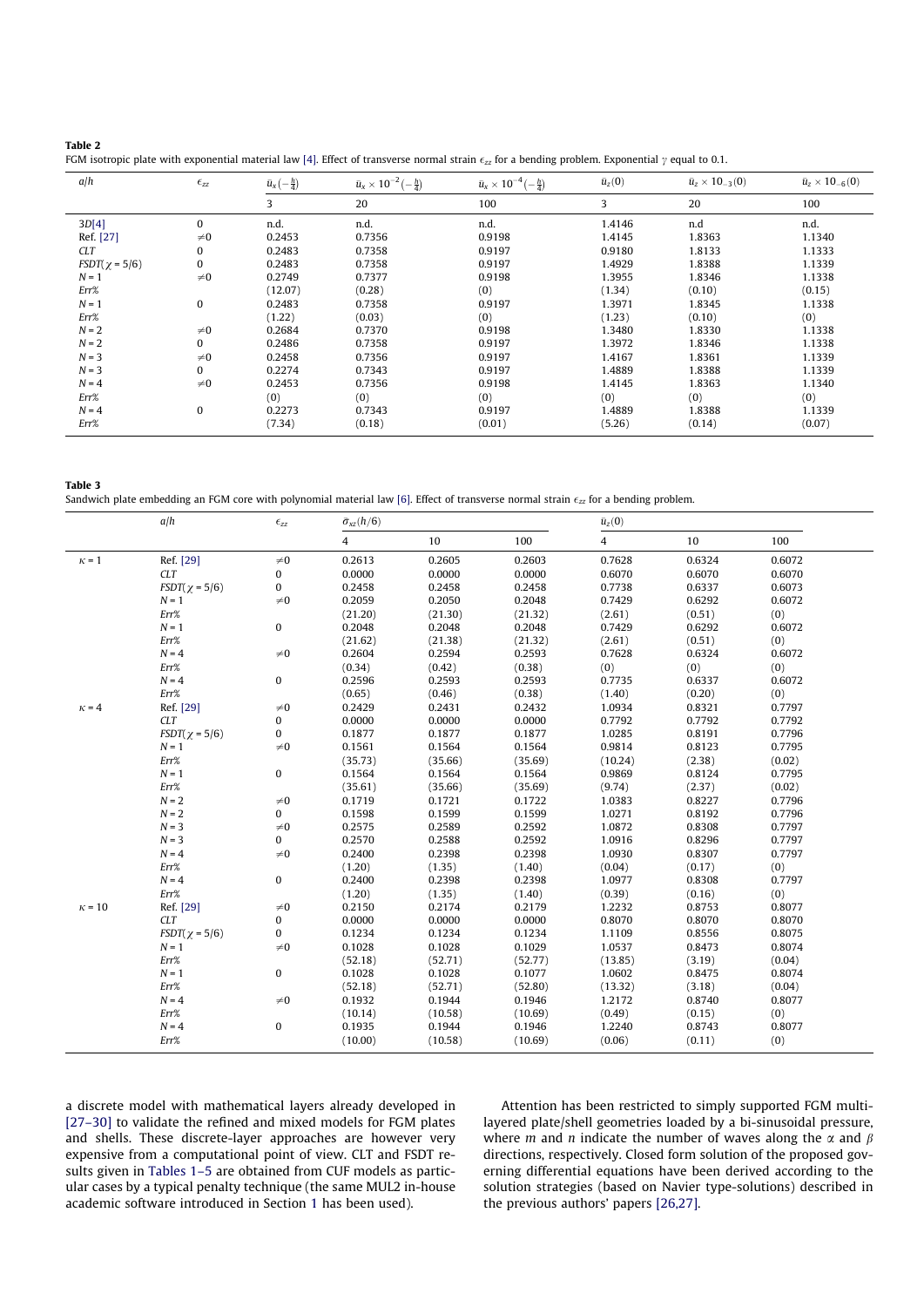#### 5.1. One-layered FGM plate

In the case of one-layered FGM plates, two different assessments are provided: an isotropic FGM plate with a polynomial material law, as given by Zenkour [6], and an isotropic FGM plate with an exponential material law, as given by Kashtalyan [4].

First, a square plate with  $a = b = 1$  m is considered. It is simply supported with a bi-sinusoidal transverse mechanical load, of amplitude  $\bar{p}_z = 1$  Pa and  $m = m = 1$ , applied to its top. The considered thickness ratios  $a/h$  are 4, 10 and 100, which means thickness h equals 0.25 m, 0.1 m and 0.01 m, respectively. The plate is graded from aluminum (bottom) to alumina (top). The following functional relationship is considered for Young's modulus  $E(z)$  in the thickness direction z [6]:

$$
E(z) = E_m + (E_c - E_m) \left(\frac{2z + h}{2h}\right)^{\kappa}, \quad -\frac{h}{2} \leq z \leq \frac{h}{2}, \tag{10}
$$

where  $E_m$  = 70 GPa and  $E_c$  = 380 GPa are the corresponding properties of the metal and ceramic, respectively;  $\kappa$  is the volume fraction exponent which is a positive number. The Poisson ratio is consid-

Table 4 FGM isotropic shell with polynomial material law [6]. Effect of transverse normal strain  $\epsilon_{zz}$  for a bending problem.

 $R_{\alpha}/h$   $\epsilon_{zz}$  $u_z \times 10^{-11}(0)$ 4 10 100 1000  $\kappa = 1$  Ref. [30]  $\neq 0$  0.0131 0.1696 52.745 4201.4 CLT 0 0.0042 0.0611 40.445 4201.6  $FSDT(\chi = 5/6)$  0 0.0649 0.2049 52.863 4201.7<br> $N = 1$   $\neq 0$  0.0281 0.1619 52.978 4419.9  $N = 1$   $\neq 0$  0.0281 0.1619 52.978 4419.9  $Err%$  (55.55) (4.54) (0.44) (4.94)<br>  $N = 1$  0 0.0549 0.1810 52.680 4201.7  $0.1810$ Err% (>100) (6.72) (0.12) (0.007)  $N = 2$   $\neq 0$  0.0063 0.1595 52.653 4201.4 N = 2 0 0.0557 0.1858 52.728 4201.7  $N = 3$   $\neq 0$  0.0082 0.1690 52.743 4201.4<br> $N = 3$  0 0.0596 0.2016 52.866 4201.7 52.866  $N = 4$   $\neq 0$  0.0027 0.1671 52.745 4201.4<br>Err% (83.33) (1.47) (0) (0) Err% (83.33) (1.47) (0) (0) N = 4 0 0.0598 0.2016 52.867 4201.7 Err% (>100)  $(18.86)$  (0.23)  $(0.007)$ <br>Ref. [30]  $\neq$  0.0227 0.3416 82.643 7648.6  $k = 5$  Ref. [30]  $\neq 0$  0.0227 0.3416 82.643 7648.6 CLT 0 0.0064 0.0929 80.185 7648.7  $FSDT(\chi = 5/6)$  0 0.1178 0.3582 82.296 7648.9<br> $N = 1$   $\neq 0$  0.0480 0.2751 82.339 8039.7  $N = 1$   $\neq 0$  0.0480 0.2751 82.339 8039.7 Err% (>100) (19.46) (0.37) (5.11) N = 1 0 0.993 0.3141 81.945 7648.9 Err% (>100) (8.05) (0.84) (0.003)  $N = 2$   $\neq 0$  0.0216 0.3039 82.151 7648.6 N = 2 0 0.1031 0.3343 82.153 7648.9  $N = 3$   $\neq 0$  0.0206 0.3433 82.626 7648.6  $N = 3$  0 0.1187 0.3995 82.753 7649.0<br> $N = 4$   $\neq 0$  -0.0011 0.3370 82.642 7648.6  $N = 4$   $\neq 0$   $-0.0011$   $0.3370$   $82.642$  7648.6  $Err%$  (95.15) (1.35) (0) (0)<br>  $N = 4$  0 0.1193 0.3996 82.769 7649.0  $0.3996$ Err% (>100) (16.98) (0.15) (0.004)  $\kappa = 10$  Ref. [30]  $\neq 0$  0.0225 0.4054 92.014 9373.1<br>CLT 0 0.0070 0.1018 88.974 9373.3 CLT 0 0.0070 0.1018 88.974 9373.3  $FSDT(\chi = 5/6)$  0 0.1461 0.4316 91.648 9373.6<br> $N = 1$   $\neq 0$  0.0705 0.3392 91.580 9846.7  $N = 1$   $\neq 0$  0.0705 0.3392 91.580 9846.7 Err% (>100) (16.33) (0.47) (4.81) N = 1 0 0.1230 0.3768 91.203 9373.5 Err% (>100) (7.05) (0.88) (0.004)  $N = 2$   $\neq 0$  0.0315 0.3501 91.302 9373.0 N = 2 0 0.1256 0.3888 91.321 9373.6  $N = 3$   $\neq 0$  0.0316 0.4118 92.010 9373.1 N = 3 0 0.1478 0.4810 92.187 9373.7  $N = 4$   $\neq 0$   $-0.0099$   $0.3980$   $92.012$   $9373.1$ Err%  $(>100)$   $(1.82)$   $(0)$   $(0)$ N = 4 0 0.1497 0.4823 92.191 9373.7 Err% (>100) (18.97) (0.19) (5.68)

ered constant and equal to 0.3. The results, in this case, are given in terms of the following non-dimensional parameters:

$$
\bar{u}_z=\frac{10h^3E_c}{a^4\bar{p}_z}u_z,\quad \bar{\sigma}_{xx}=\frac{h}{a\bar{p}_z}\sigma_{xx},\quad \bar{\sigma}_{xz}=\frac{h}{a\bar{p}_z}\sigma_{xz},\quad \bar{\sigma}_{zz}=\sigma_{zz}.
$$

The results for various theories are given in Table 1. The effect of  $\epsilon_{zz}$ is evident for each proposed plate theory. Three values of the FGM exponent  $\kappa$  are treated. The reference solution is obtained by means of a discrete model, as described in [27]. GSDT is the Generalized Shear Deformation Theory, as proposed by Zenkour [6], FSDT is the first-order shear deformation theory obtained with CUF [34] with a shear correction factor  $\chi$  = 5/6. The N = 1( $\epsilon_{zz}$  = 0) theory is the FSDT theory with  $\chi$  = 1.

The following remarks can be made:

 results related to theories that discard transverse normal strains merge with those that retain transverse normal deformations; this happens for any order of expansion as well as for any FGM exponent  $\kappa$ ; however, the error is almost zero for thin plates in the case of displacement evaluation;

Table 5

Sandwich shell embedding an FGM core with polynomial material law [6]. Effect of transverse normal strain  $\epsilon_{zz}$  for a bending problem.

|               | $R_{\alpha}/h$       | $\epsilon_{zz}$ | $u_z \times 10^{-11}(0)$ |         |         |          |  |
|---------------|----------------------|-----------------|--------------------------|---------|---------|----------|--|
|               |                      |                 | 4                        | 10      | 100     | 1000     |  |
| $\kappa = 1$  | Ref. [30]            | $\neq 0$        | 0.0175                   | 0.1748  | 56.393  | 4224.0   |  |
|               | <b>CLT</b>           | 0               | 0.0046                   | 0.0661  | 55.428  | 4223.3   |  |
|               | $FSDT(\chi = 5/6)$   | 0               | 0.0659                   | 0.2099  | 56.530  | 4224.5   |  |
|               | $N = 1$              | $\neq 0$        | 0.0242                   | 0.1648  | 56.351  | 4445.1   |  |
|               | Err%                 |                 | (38.28)                  | (5.72)  | (0.07)  | (4.97)   |  |
|               | $N = 1$              | 0               | 0.0557                   | 0.1860  | 56.699  | 4224.5   |  |
|               | Err%                 |                 | (2100)                   | (6.41)  | (0.54)  | (0.01)   |  |
|               | $N = 2$              | $\neq 0$        | 0.0049                   | 0.1660  | 56.347  | 4224.2   |  |
|               | $N = 2$              | 0               | 0.0569                   | 0.1928  | 56.420  | 4224.5   |  |
|               | $N = 3$              | $\neq 0$        | 0.0061                   | 0.1734  | 56.417  | 4224.3   |  |
|               | $N = 3$              | 0               | 0.0604                   | 0.2064  | 56.533  | 4224.5   |  |
|               | $N = 4$              | $\neq 0$        | 0.0019                   | 0.1721  | 56.417  | 4224.3   |  |
|               | Err%                 |                 | (89.14)                  | (1.54)  | (0.04)  | (0)      |  |
|               | $N = 4$              | 0               | 0.0608                   | 0.2065  | 56.534  | 4224.5   |  |
|               | Err%                 |                 | (2100)                   | (18.13) | (0.25)  | (0.01)   |  |
| $\kappa$ = 5  | Ref. [30]            | $\neq 0$        | 0.0275                   | 0.3123  | 75.947  | 6581.9   |  |
|               | <b>CLT</b>           | 0               | 0.0061                   | 0.0864  | 73.651  | 6578.3   |  |
|               | $FSDT(\chi = 5/6)$   | 0               | 0.1020                   | 0.3129  | 75.437  | 6582.7   |  |
|               | $N = 1$              | $\neq 0$        | 0.0345                   | 0.2387  | 75.540  | 6921.4   |  |
|               | Err%                 |                 | (25.45)                  | (23.56) | (0.53)  | (4.90)   |  |
|               | $N = 1$              | 0               | 0.0860                   | 0.2753  | 75.141  | 6582.7   |  |
|               | Err%                 |                 | (2100)                   | (11.85) | (1.06)  | (0.01)   |  |
|               | $N = 2$              | $\neq 0$        | 0.0168                   | 0.2799  | 75.463  | 6582.5   |  |
|               | $N = 2$              | 0               | 0.0914                   | 0.3042  | 75.438  | 6582.7   |  |
|               | $N = 3$              | $\neq 0$        | 0.0151                   | 0.3154  | 75.898  | 6582.5   |  |
|               | $N = 3$              | 0               | 0.1060                   | 0.3648  | 75.988  | 6582.7   |  |
|               | $N = 4$              | $\neq 0$        | 0.0008                   | 0.3125  | 75.941  | 6582.5   |  |
|               | Err%                 |                 | (2100)                   | (0.06)  | (0.007) | (0)      |  |
|               | $N = 4$              | 0               | 0.1063                   | 0.3658  | 76.031  | 6582.7   |  |
|               | Err%                 |                 | (>100)                   | (17.13) | (0.11)  | (0.01)   |  |
| $\kappa$ = 10 | Ref. [30]            | $\neq 0$        | 0.0262                   | 0.3622  | 79.092  | 7506.7   |  |
|               | <b>CLT</b>           | 0               | 0.0062                   | 0.0884  | 76.235  | 7505.5   |  |
|               | $FSDT(\gamma = 5/6)$ | 0               | 0.1169                   | 0.3496  | 78.346  | 7507.6   |  |
|               | $N = 1$              | $\neq 0$        | 0.0441                   | 0.2658  | 78.350  | 7889.8   |  |
|               | Err%                 |                 | (56.87)                  | (26.61) | (0.94)  | (5.10)   |  |
|               | $N = 1$              | 0               | 0.0985                   | 0.3062  | 77.982  | 7507.6   |  |
|               | Err%                 |                 | (>100)                   | (15.46) | (1.40)  | (0.01)   |  |
|               | $N = 2$              | $\neq 0$        | 0.0237                   | 0.3101  | 78.305  | 7507.4   |  |
|               | $N = 2$              | 0               | 0.1040                   | 0.3339  | 78.259  | 7507.6   |  |
|               | $N = 3$              | $\neq 0$        | 0.0217                   | 0.3706  | 79.038  | 7507.5   |  |
|               | $N = 3$              | 0               | 0.1272                   | 0.4290  | 79.135  | 7507.7   |  |
|               | $N = 4$              | $\neq 0$        | $-0.0037$                | 0.3628  | 79.040  | 7507.5   |  |
|               | Err%                 |                 | (2100)                   | (0.16)  | (0.06)  | (0.0001) |  |
|               | $N = 4$              | 0               | 0.1286                   | 0.4291  | 79.137  | 7507.7   |  |
|               | Err%                 |                 | (>100)                   | (18.47) | (0.06)  | (0.01)   |  |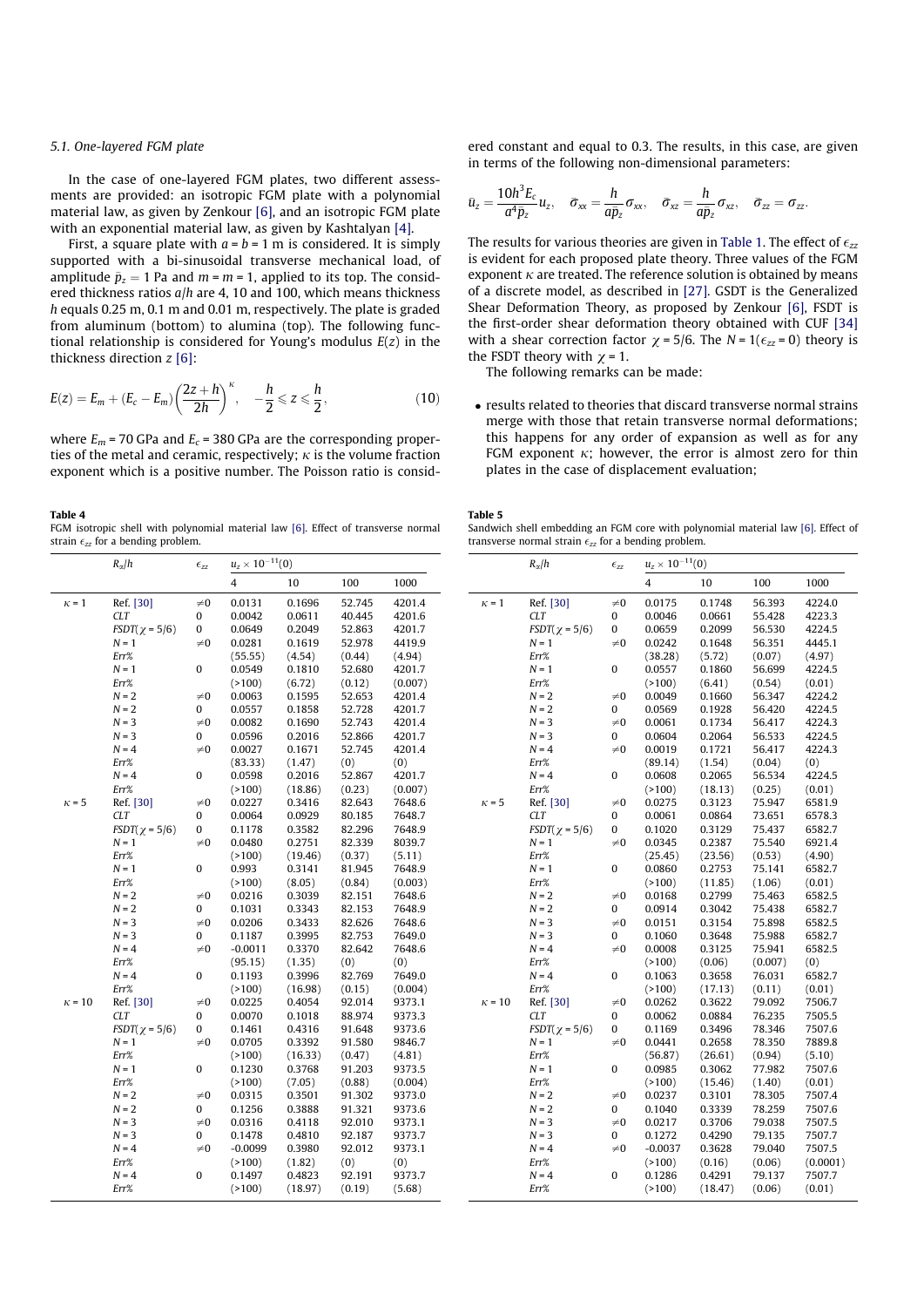

Fig. 3. FGM isotropic plate with polynomial material law [6], thickness ratio  $a/h = 10$ . Displacement and stresses through the thickness direction z for different values of  $\kappa$ .

- as stated in Koiter's recommendation, the transverse strain error is almost independent of the order of the expansion N used by the implemented higher-order theory: there is no sense in increasing (refining) the order of the expansion of the inplane displacements  $u_x$  and  $u_y$ , without including transverse normal strains;
- the  $\epsilon_{zz}$  effect is much more significant in the stress evaluation with respect to the transverse displacement components; in the stress evaluation, the error is independent of the considered thickness ratio;
- the  $\epsilon_{zz}$  effect is slightly dependent on exponent  $\kappa$ .

The distributions of stress and displacement components through the plate thickness direction z are given in Fig. 3 in the case of a thick plate ( $a/h = 10$ ). Linear and the fourth-order theories are compared. It is evident that the transverse normal strain effects depend on the position in the  $z$  direction: for particular values of  $z$ , the error is larger, and this aspect is fundamental for a better understanding of Table 1. In Fig. 3 the plate is thick, so in the first picture the hypothesis of constant transverse displacement is completely wrong and a linear expansion in the thickness direction for this displacement component is also inappropriate. The considered FGM material uses isotropic constitutive equations and for this reason in the in-plane stress  $\sigma_{xx}$  the contribution of in-plane strains is more important than that of the transverse normal strain, even if this last one gives a perceptible difference (see second picture). In the third picture the transverse shear stress  $\sigma_{xz}$  depends on the strain  $\gamma_{xz} = \frac{\partial w}{\partial x} + \frac{\partial u}{\partial z}$ , and this means that higher orders of expansion in the thickness direction are requested for the in-plane displacement components and not for the transverse displacement component. Finally, the last picture demonstrates as for the transverse normal stress  $\sigma_{zz}$  the contribution of the transverse normal strain  $\epsilon_{zz}$  is fundamental.

The second case is a simply supported FGM plate with an exponential material law, as indicated in [4] by Kashtalyan. A transverse bi-sinusoidal pressure (m = n = 1) of amplitude  $\bar{p}_z = 1$  Pa is applied to its top. The square plate  $(a = b)$  has dimensions 3 m, 20 m and 100 m, and thickness h equal to 1 m, which means thickness ratios  $a/h$  equal to 3, 20 and 100, respectively. According to [4], the shear modulus  $G(z)$  is assumed to vary exponentially through the thickness z (the Poisson ratio is considered to be constant) according to:

$$
G(z) = G_1 e^{\gamma(z/h-1)}, \quad G_1 = \frac{E_1}{2(1+\nu)}, \quad 0 \leq z \leq h,
$$
 (11)

where  $E_1$  = 73 GPa and  $v$  = 0.3. The exponential  $\gamma$  is equal to 0.1, and  $\gamma$  = 0 means homogeneous material.

The in-plane displacement  $\bar{u}_x = u_x \frac{G_1}{\bar{p}_z h}$  in  $z = -\frac{h}{4}$  and the outof-plane displacement  $\bar{u}_z = u_z \frac{G_1}{\bar{p}_z h}$  in  $z = 0$  are given in Table 2. The 3D solution is given by Kashtalyan [4] for  $a/h = 3$ , while for the other thickness ratios, a quasi-3D solution is provided, as described in [27]. Higher-order theories ( $N = 4$ ) which neglect the transverse normal strain give a larger error than 5% for both in-plane and outof-plane displacements; the error disappears for thin plates (a/  $h = 100$ ). Fig. 4 shows the variation along thickness z for displacements and stresses ( $\sigma_{xx}$ ,  $\sigma_{xz}$  and  $\sigma_{zz}$ ). The comments made for the previous plate case are confirmed for this different thickness law: the employed constitutive equations are also isotropic in this case.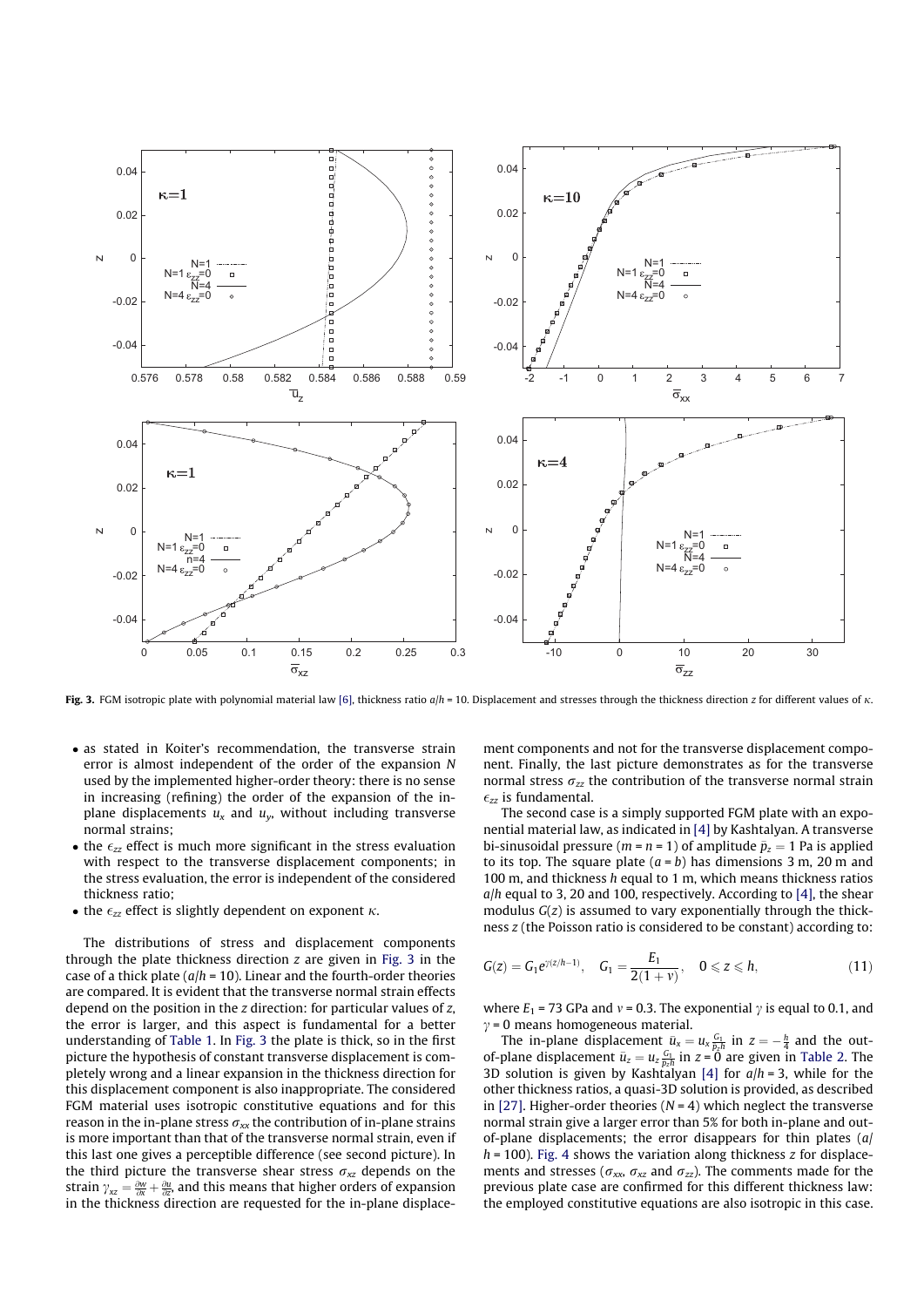

Fig. 4. FGM isotropic plate with exponential material law [4], thickness ratio  $a/h = 20$ . Displacement and stresses through the thickness direction z for  $\gamma = 0.1$ .

In Fig. 4, it is clear how HOTs discarding  $\epsilon_{zz}$  have a larger error near the top and bottom than in the middle of the plate. This fact is very useful to discuss some results in Table 2.

#### 5.2. Sandwich plate with an FGM core

A simply supported square sandwich plate  $(a = b = 1 \text{ m})$  is considered, with a total thickness h equal to 0.25 m, 0.1 m, 0.01 m, which means a thickness ratio  $a/h$  equal to 4, 10, 100, respectively. The bi-sinusoidal load is the same as the one-layered FGM cases. The two external faces are in aluminium at the bottom  $(E_m =$  $E_1$  = 70 GPa and  $h_1$  = 0.1h), and in alumina at the top ( $E_c$  =  $E_3$  = 380 GPa and  $h_3 = 0.1h$ ). The internal core is in FGM ( $h_2 = 0.8h$ ) according to the polynomial law in Eq. (10). The Poisson ratio is constant for each layer and is equal to 0.3. Several thickness ratios and exponential  $\kappa$  in Eq. (10), are investigated in Table 3, in terms of transverse displacement  $\bar{u}_z = u_z \frac{10E_c h^3}{a^4 \bar{p}_z}$  and transverse shear stress  $\bar{\sigma}_{xz} = \sigma_{xz} \frac{h}{ap_z}$ . The reference solution is a quasi-3D one, as proposed in [29]. For thickness ratio  $a/h = 10$  and exponential  $\kappa = 4$ , displacements and stresses through thickness z are given in Fig. 5  $(\bar{\sigma}_{xx} = \sigma_{xx} \frac{h}{a\bar{p}_z}, \bar{\sigma}_{zz} = \sigma_{zz})$ . The explanation of these pictures is the same given in the previous section for the one-layered FGM plates, even if the differences for the multilayered plate are larger because of the bigger transverse anisotropy. Further comments, with respect to those given in Section 5.1 for one-layered plates, can be made:

• in the case of transverse shear stress evaluation, the error is larger with respect to the displacement evaluation and it is not reduced by increasing the thickness ratio; in this case, the use of layer wise theories is mandatory;

- for displacements, the error is smaller and a higher order theory ( $N = 4$ ) including  $\epsilon_{zz}$  is sufficient;
- in Table 3, the values of displacements and stresses seem very close for both models including and discarding  $\epsilon_{zz}$ , but it is clear from Fig. 5 that such a difference is much larger in some other points along the thickness.

#### 5.3. One-layered FGM shell

The considered shell is an isotropic FGM with a polynomial material law [6] as previously given in Section 5.1. The bi-sinusoidal load is applied to the top (amplitude  $\bar{p}_z = 1$  Pa and waves number  $m = n = 1$ ). A simply supported Ren shell geometry is considered. The curvature radii are  $R_{\alpha}$  = 10 m in the  $\alpha$  direction and  $R_\beta = \infty$  in the  $\beta$  direction. The dimension b is equal to 1 m, the dimension in the  $\alpha$  direction is  $a = \frac{\pi}{3} R_{\alpha} = 10.471975513$  m. The considered thickness h is 2.5 m, 1 m, 0.1 m and 0.01 m, which means a thickness ratio  $R_\alpha/h$  equal to 4, 10, 100 and 1000, respectively. The transverse displacement  $u_z$  in  $z = 0$  is given in Table 4 for several thickness ratios  $R_{\alpha}/h$  and exponential  $\kappa$ . The reference quasi-3D solution for a shell geometry is calculated as described in [30] by means of a discret model. Only displacement  $u<sub>z</sub>$  and transverse shear normal stress  $\sigma_{zz}$  along the z direction of the considered shell are given in Fig. 6 (for  $R_\alpha/h = 10$  and  $\kappa = 5$ ) because the introduction of the curvatures does not modify the conclusions already given for the correspondent plate cases. However, larger values of error in percentage are observed. It is clearly indicated in Fig. 6, for both displacements and stresses, how larger errors appear near the top and bottom of the structure when the  $\epsilon_{zz}$  effect is discarded.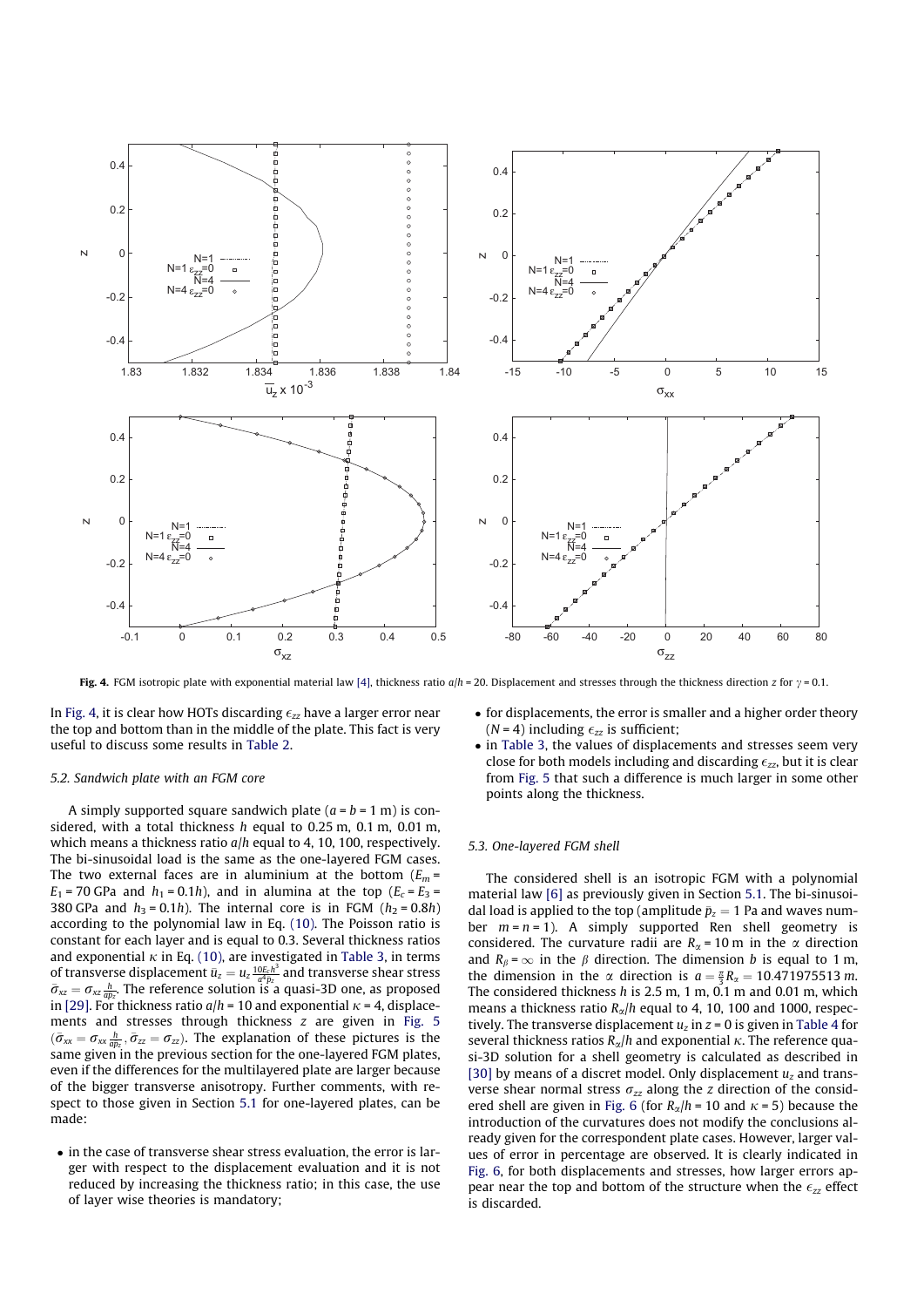

Fig. 5. Sandwich plate embedding an FGM core with polynomial material law [6], thickness ratio  $a/h = 10$ . Displacement and stresses through the thickness direction z for  $\kappa = 4.$ 



Fig. 6. FGM isotropic shell with polynomial material law [6], thickness ratio  $R_x/h = 10$ . Displacement and transverse normal stress through the thickness direction z for  $\kappa = 5$ .

#### 5.4. Sandwich shell with an FGM core

The considered sandwich shell has the same geometrical properties as the one-layered shell presented in Section 5.3; in this case the total thickness h is 2.5 m, 1 m, 0.1 m and 0.01 m. The loading conditions have already been discussed in the previous sections. Like the plate geometry in Section 5.2, the two external faces are in ceramic (top) and metallic (bottom); the core is in FGM, according to Zenkour's law in Eq. (10). The core has a thickness  $h_2 = 0.8$  h and the two faces have  $h_1 = h_3 = 0.1$  h. The transverse displacement  $u_z$  in  $z = 0$  is given in Table 5 for several thickness ratios  $R_\alpha/h$  and different exponential  $\kappa$  for Zenkour's law. A quasi-3D solution, like the one obtained in [30], is used as a reference. Fig. 7 gives the transverse displacement and the transverse normal stress through z for  $R_\alpha/h$  = 10 and  $\kappa$  = 5. The effects of transverse normal strain  $\epsilon_{zz}$ are the same as those observed for the correspondent plate case. The curvature does not play a new role with respect to the sandwich plate. The importance of the  $\epsilon_{zz}$  effect is clearly demonstrated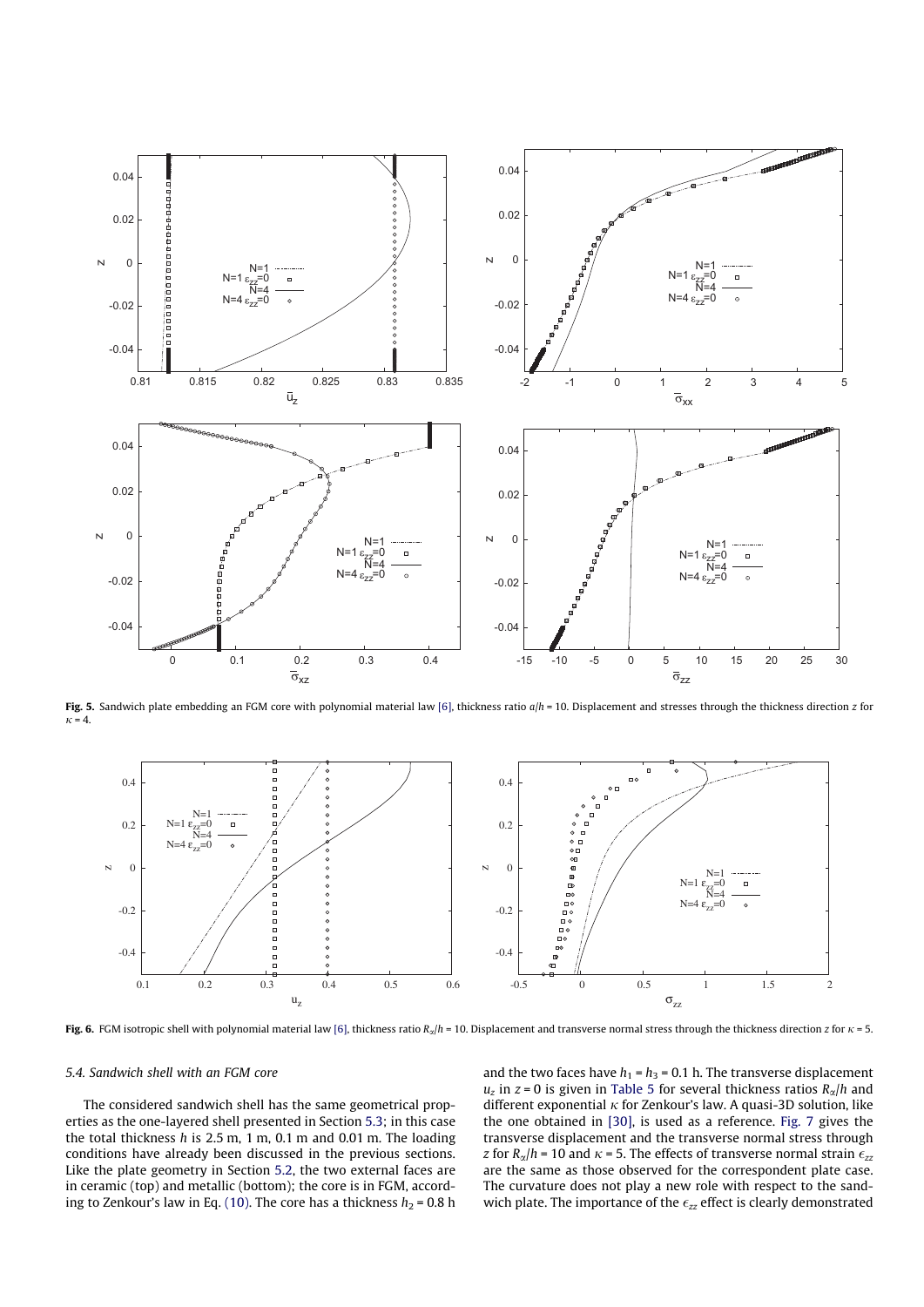

Fig. 7. Sandwich shell embedding an FGM core with polynomial material law [6], thickness ratio  $R_x/h = 10$ . Displacement and transverse normal stress through the thickness direction z for  $\kappa$  = 5.

in Table 5 for thick shells, and it seems less important for thin shells. However it is shown in Fig. 7 that this fact is not valid for each value of the thickness coordinate z.

#### 6. Concluding remarks

The paper proposes an exhaustive investigation of the transverse normal strain effects in classical and higher-order twodimensional theories for one-layered and multilayered plates and shells embedding functionally graded material (FGM) layers. The proposed higher-order theories (order of expansion N in the thickness direction for the three displacement components from 1 to 4) have been implemented by referring to Carrera's Unified Formulation (CUF). Classical theories, such as Classical Lamination Theory (CLT) and First order Shear deformation Theory (FSDT), have been obtained as particular cases of the  $N = 1$  CUF higher-order model. The transverse normal strain effects in higher-order theories have been investigated by imposing a constant transverse displacement and an order of expansion  $N = 1, \ldots, 4$  for the two in-plane displacement components.

From the analysis of the results, the following main conclusions can be drawn:

- Koiter's recommendation appears relevant in FGM structures analysis, that is, an increase in the order of expansion for inplane displacements can result meaningless if the thickness stretching is discarded in the plate/shell theories (constant transverse displacement);
- $\bullet$   $\epsilon_{zz}$  effect plays a significant role in thick and moderately thick plates and shells;
- $\bullet$   $\epsilon_{zz}$  effect depends on the considered FGM material (thickness law), on the number of layers and their sequence in the thickness direction;
- $\bullet$   $\epsilon_{zz}$  effect depends on the transverse anisotropy of the considered structure and on the investigated variable;
- $\bullet$   $\epsilon_{zz}$  effect cannot be neglected in the case of sandwich plates and shells even though the considered structures are thin; in these cases the use of layer wise models could result sometime mandatory;
- the conclusions obtained for plates are the same remarked for shells, which means that the curvature does not introduce further effects.

Future works would consider multifield problems and in particular the thermo-mechanical FGM plate/shell analysis will be investigated.

#### Acknowledgement

The authors acknowledge the Regione Piemonte for supporting the present research work by means of the regional STEPS project.

#### References

- [1] Koizumi M. The concept of FGM. Ceramic transactions. Funct Grad Mater 1993;34:3–10.
- [2] Koizumi M. FGM activities in Japan. Composites: Part B 1997;28:1–4. Birman B, Byrd LW. Modeling and analysis of functionally graded materials and structures. Appl Mech Rev 2007;60:195–216.
- [4] Kashtalyan M. Three-dimensional elasticity solution for bending of functionally graded rectangular plates. Euro J Mech A/Solids 2004;23:853–64.
- [5] Kashtalyan M, Menshykova M. Three-dimensional elasticity solution for with a functionally graded core. Compos Struct sandwich panels<br> $2008.87.36-43$
- [6] Zenkour AM. Generalized shear deformation theory for bending analysis of functionally graded plates. Appl Math Modell 2006;30:67–84.
- [7] Batra RC, Jin J. Natural frequencies of a functionally graded anisotropic rectangular plate. J Sound Vib 2005;282:509–16.
- [8] Qian LF, Batra RC, Chen LM. Static and dynamic deformations of thick functionally graded elastic plates by using higher-order shear and normal deformable plate theory and meshless local Petrov–Galerkin method. Composites: Part B 2004;35:685–97.
- [9] Mori T, Tanaka K. Average stress in matrix and average elastic energy of materials with misfitting inclusions. Acta Metall 1973;21:571–4.
- [10] Ramirez F, Heyliger PR, Pan E. Static analysis of functionally graded elastic anisotropic plates using a discrete layer approach. Composites: Part B 2006;37:10–20.
- [11] Pan E. Exact solution for functionally graded anisotropic elastic composite laminates. J Compos Mater 2003;37:1903–20.
- [12] Pagano NJ. Exact solutions for rectangular bidirectional composites and sandwich plates. J Compos Mater 1969;4:20-34.
- [13] Pagano NJ. Exact solutions for composite laminates in cylindrical bending. J Compos Mater 1970;3:398–411.
- [14] Vel SS, Batra RC. Three-dimensional exact solution for the vibration of functionally graded rectangular plates. J Sound Vib 2004;272:703–30.
- [15] Vel SS, Batra RC. Three-dimensional analysis of transient thermal stresses in functionally graded plates. Int J Solids Struct 2002;40:7181–96.
- [16] Ferreira AJM, Batra RC, Roque CMC, Qian LF, Martins PALS. Static analysis of functionally graded plates using third-order shear deformation theory and a meshless method. Compos Struct 2004;69:449–57.
- [17] Chi SH, Chung YL. Mechanical behavior of functionally graded material plates under transverse load. Part I: analysis. Int J Solids Struct 2006;43:3657–74.
- [18] Chi SH, Chung YL. Mechanical behavior of functionally graded material plates under transverse load. Part II: numerical results. Int J Solids Struct 2006;43:3675–91.
- [19] Bayat M, Saleemb M, Sahari BB, Hamouda AMS, Mahdi E. Analysis of functionally graded rotating disks with variable thickness. Mech Res Commun 2008;35:283–309.
- [20] Chiba R. Stochastic heat conduction analysis of a functionally graded annular disc with spatially random heat transfer coefficients. Appl Math Modell 2009;33:507–23.
- [21] Estili M, Takagi K, Kawasaki A. Multiwalled carbon nanotubes as a unique agent to fabricate nanostructure-controlled functionally graded alumina ceramics. Scr Mater 2008;59:703–5.